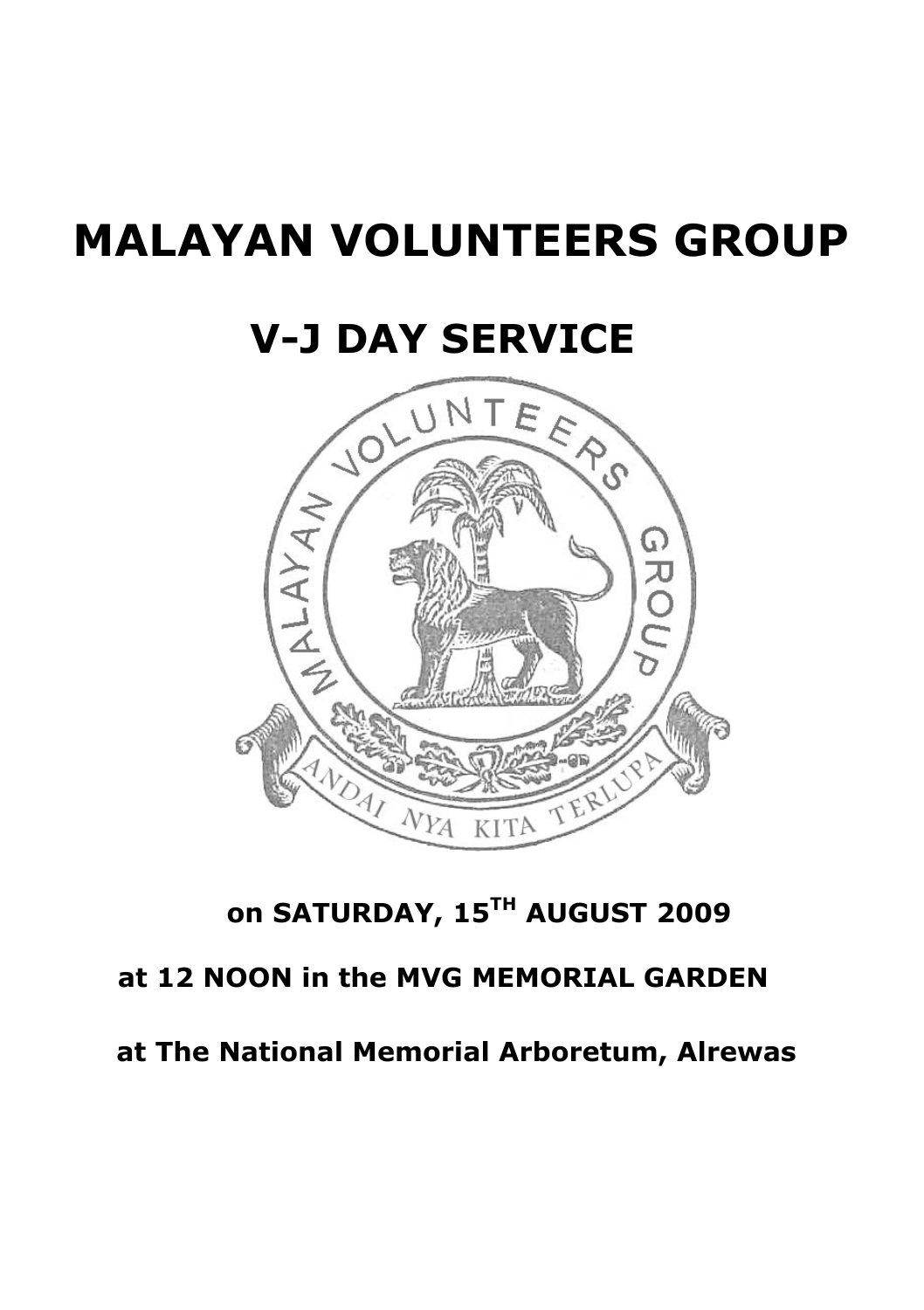#### **WELCOMING REMARKS**

by Jonathan Moffatt

#### **WREATH LAYING Two Minutes Silence**

#### **Reading of "For the fallen" By Laurence Binyon**

With proud thanksgiving, a mother for her children, England mourns for her dead across the sea. Flesh of her flesh they were, spirit of her spirit, Fallen in the cause of the free.

Solemn the drum thrill: Death august and royal Sings sorrow up into immortal spheres. There is music in the midst of desolation And a glory that shines upon our tears.

They went with songs to the battle, they were young, Straight of limb, true of eye, steady and aglow, They were staunch to the end against the odds uncounted, They fell with their faces to the foe.

They shall grow not old, as we that are left grow old: Age shall not weary them, not the years condemn. At the going down of the sun and in the morning We will remember them.

They mingle not with their laughing comrades again; They sit no more at familiar tables at home; They have no lot in our labour of the day-time; They sleep beyond England's foam.

But where our desires are and hopes profound, Felt as a well-spring that is hidden from sight, To the innermost heart of their own land they are known As the stars are known to the Night.

As the stars that shall be bright when we are dust, Moving in marches upon the heavenly plain, As the stars that are starry in the time of our darkness, To the end, to the end, they remain.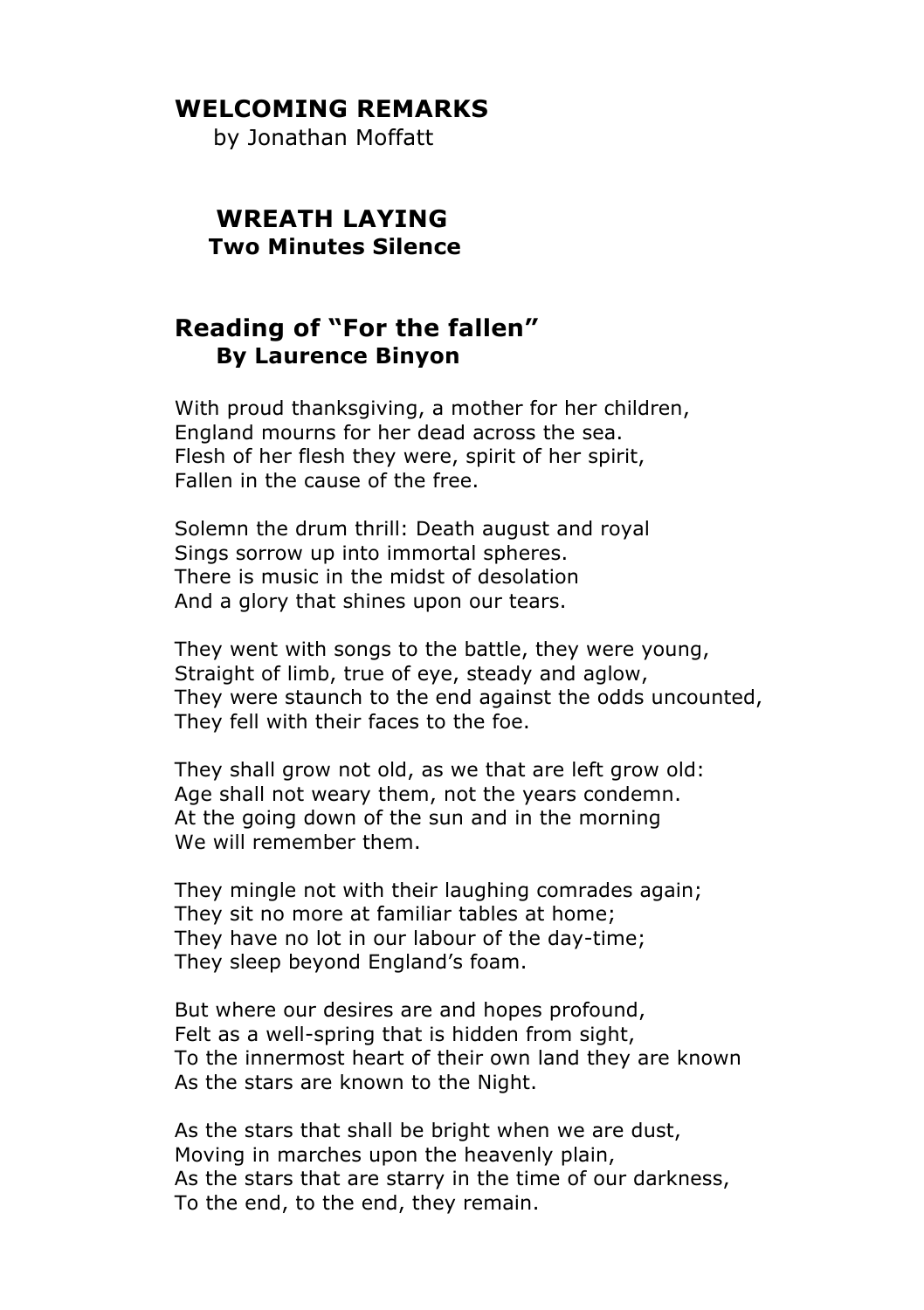#### **THE LORD'S PRAYER**

Followed by a reading from Scripture

#### **SINGAPORE in 1942**

By Patricia Wood Read by Rosemary Fell

#### **IN REMEMBRANCE OF KENNETH DOHOO**

 By his wife Beryl Dohoo Read by their daughter Anne Hinam

My love was one who came but could not stay, My love was mine but for a little space, Yet, Lord, in the abundance of Thy Grace, We found a love that never can decay. Tho' I may never hear his voice again, Nor take his weary head upon my breast, Yet I am not bereaved nor in pain, Possessing all that ever I possessed. For, loving as we loved, we overcame The earthly love of lips and hands and eyes, Distilling passion to a rarer flame And all eternity before us lies. Eternity together – oh my dear, There is no separation even here.

#### **THE CAPTIVES' HYMN**

Written by Margaret Dryburgh, An English Missionary Schoolteacher imprisoned on Banka Island, and first sung on Sunday 5<sup>th</sup> July 1942. Read by Jean Lips.

Father, in captivity We would lift our prayer to Thee. Keep us ever in Thy love, Grant us daily we may prove Those who place their trust in Thee More than conquerors may be.